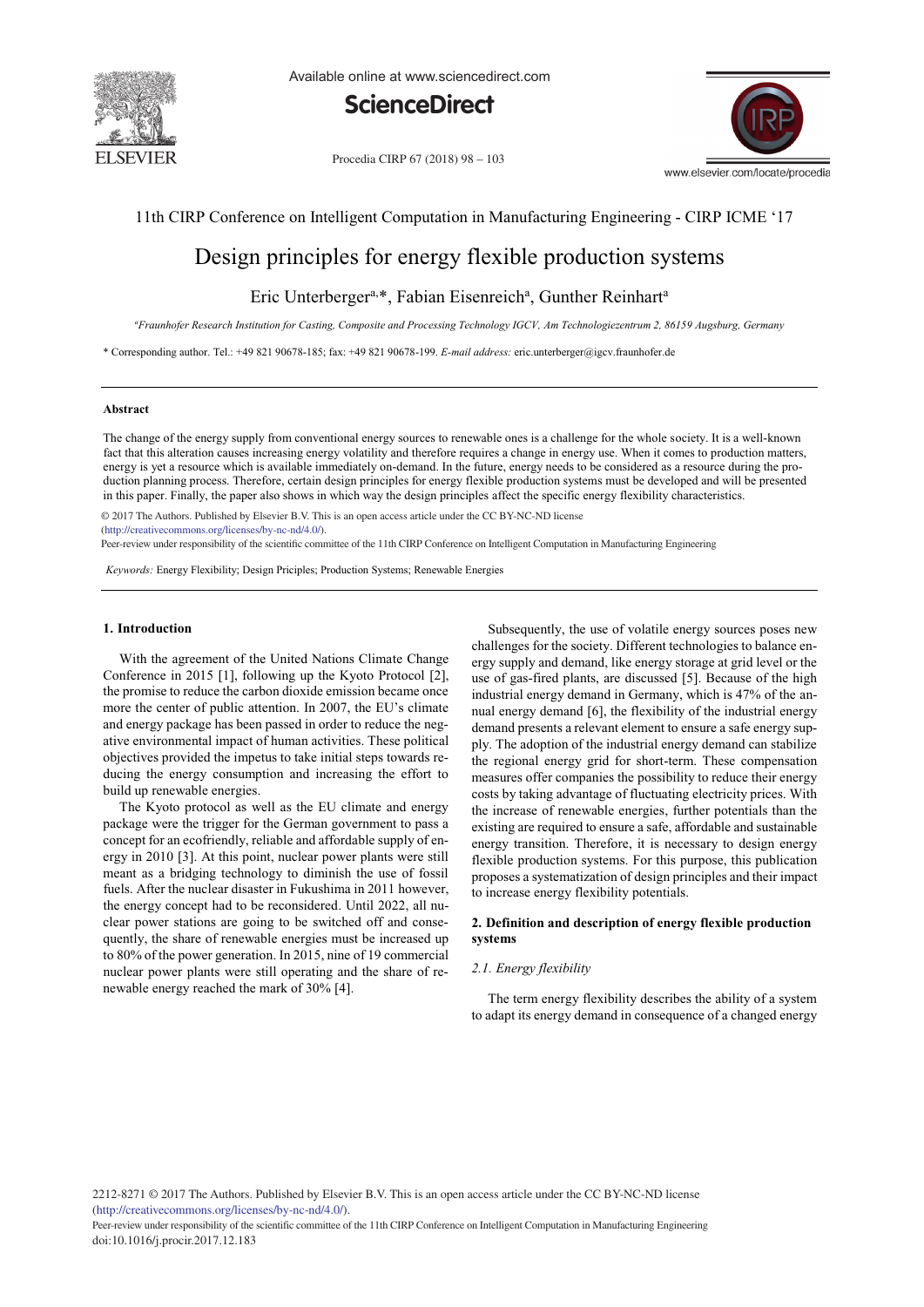supply [7]. In contrast to the existing types of aggregated flexibility, the energy flexibility is an input oriented. Based on the hierarchy presented by Sethi & Sethi [8], the energy flexibility can be structured in a similar way. It also depends, as the market or production flexibility, on the volume, the route and the product flexibility [9]. As each of these types of flexibility influence organizationally the energy demand of the production system, they are called system flexibility. Similar to the flexibility properties, the energy demand is a feature of the plant and the process and therefore forms the basis of energy flexibility. Consequently, the energy flexibility can be described as the forth aggregated flexibility, based on the structure of Sethi & Sethi [8] (see Fig.  $1)$ )

By explaining the definition and the classification of energy flexibility, the core dimensions will be highlighted in the following. The range of energy flexibility is described by the two dimensions, power change and duration of the production system configuration or station state. The activation or deactivation of different states is defined as speed time. The third dimension of energy flexibility is the ability of action including the costs to use energy flexibility measures but also the system complexity and controllability to adapt the production system to the energy supply. The three dimensions depend on one another. Therefore, to increase the energy flexibility, each of these dimensions must be analyzed and solutions have to be developed under this premise.

#### *2.2. Energy flexibility potentials*

Designing energy flexible production systems means to adapt the structural characteristics determining an energy-oriented factory operation. The above described energy flexibility is the property of the production system at a given time to adapt to changes in the energy supply. In addition, the term energy flexibility potential describes the total amount of flexibility measures. Thus, the energy flexibility is a subset of the energy flexibility potential which is used in a targeted manner depending on the existing system state.

In regard to research results for energy efficient factories [10], energy flexibility potentials are classified into theoretical, technical, economic and used potentials [11] (see Fig. 2). The theoretical potential initially describes the change in the power consumption only taking into account the physical properties. The technical potential for energy flexibility already considers

| Organizational Structure  |                    |                           |
|---------------------------|--------------------|---------------------------|
| Base Flexibility          | System Flexibility | Aggregated<br>Flexibility |
| Machine                   | Process            | Program                   |
|                           | Routing            | Production                |
| Material<br>Handling      | Product            |                           |
|                           | Volume             | Energy                    |
| Operation                 | Expansion          | Market                    |
| Microprocessor Technology |                    |                           |

Fig. 1. Classification of flexibility in production systems (based on [8]).

product and equipment specific restrictions. In regard to the annual output volume, the accrued flexibility costs, the energy cost reduction and the requirements for throughput time and delivery reliability, the economic potential is obtained. In addition to the monetary balance, the economic potential also includes the feasibility that represents a non-monetary expense. The used potential is the amount of flexibility potentials which is contractually marketed or used in the context of energy-oriented production planning and control.

In order to increase the energy flexibility potential, the technical and economical potentials must be extended (see Fig. 2). Therefore barriers between the theoretical and technical or between the technical and economic potential must be eliminated. For this purpose, the impact factors determining the different flexibility are identified and will be presented within an impact network in Section 5.

#### **3. Requirements to design energy flexible production systems**

In the last years several surveys have been published analyzing the energy flexibility potentials of different companies and industrial sectors [12–14]. On the one hand, these potentials are used for an economic valuation by a sector and national broad extrapolation of the flexibility potentials. On the other hand the impact of an energy oriented production operation on the company success has been analyzed by the use of existing energy flexibility potentials [15–18]. Because of the uniqueness of each company the energy flexibility potentials cannot be directly adopted by other companies. Taking this point into consideration, the company specific possibilities of energy flexibility potentials have to be built up in a structured way.

By virtue of the structural changes, the increase of energy flexibility is part of the factory planning process. In this context, the production system has to be defined based on the desired production program considering the future production operation.

During the design process of production system the planner has to develop different solutions to increase the energy flexibility potential of the production system. In relation to the flexibility theory of Kaluza & Blecker [19] and to support the design process for flexible production systems, it is necessary to analyze the requirements of the emergence of flexibility and to identify specific fields of action. Regarding the design of en-



Fig.2. Classification of energy flexibility potentials (based on [11]).